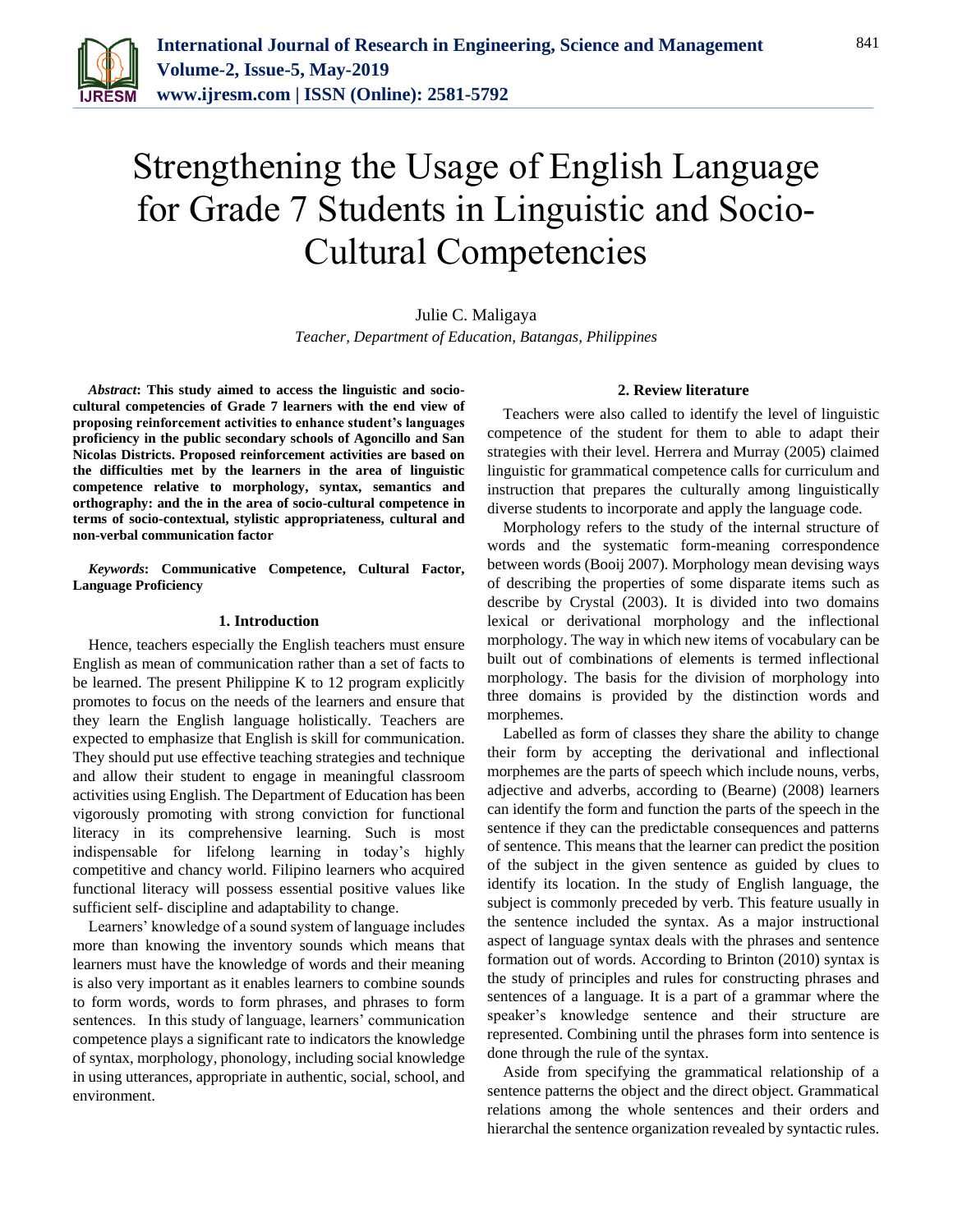

In addition, speakers and limitless number of sentence never produced adapted by the rules of syntax. According to Hurford (2007) semantics as the study of meaning in language focuses on the relation between signifiers such as words, phrases, signs, and symbols and what they stand for or they denotation. The orientation of their component is more on the examination of the meaning of signs and its relationship on the different linguistic units and compound such as homonymy, synonymy, antonym, hyponymy, meronymy, and metonymy. It is traditionally study of sense and denotation reference, truth conditions, argument structure, thematic roles, discourse analysis and the linkage of all these all included semantics.

There are aspects involved in semantics that they are the literal meaning of words and the literal meaning of the sentence considered outside their contexts. In the literal meaning, unstated meanings that are very closely tied to stated meaning are included. Linguistic meaning of morphemes, words, phrases, and sentence comprises semantic including sub-fields such lexical, which is concerned with the meaning of words and the meaning relationships among words and phrases, semantics which is concerned with the meaning of the semantics layer than the words. (Fromkin, 2007)

As regards with orthography it is referred to as the linguistic of written language to include elements of texts such as letters, punctuation marks, and spelling. Orthography as set on conventions on how to write language includes rules of spelling, hyphenation, capitalization, word breaks, emphasis, and punctuation (Donahue, 2007)

Sinder (2013) stated that the term orthography refers to the set of symbols and conventions governing their use that members of the language community employ when they communicate in their language, spelling, and reading. The ways of representing the spoken language have been crafted or adapted are through the writing symbols

In linguistic method of writing language without judgment whether it is right or wrong with scientific understanding that orthographic standardization exists on a spectrum of strength and convention is learned orthography. It implies that the world is still the most often used to refer specially to a thoroughly standardized, prescriptively correct way of writing language.

Socio-cultural Competence involves an awareness and understanding of the rules interaction within a community, across different context, and for different functions (Holmes 2008). Sociolinguistics competence of second language learners must be improved for them to use the language more appropriately in situations. They can make use of playback in interpreting their own communicative behaviour.

Socio-cultural or socio-linguistic competence is pointed out. Vorobjev (2003) pointed out that it involves the interaction of both language and semantic helps generate more understanding of the nature of language and itself manifested and understanding of the nature of the socio-linguistic competence and performance of both the teachers and the learners who are involved in the interaction are balanced if they interact with teach with and learn from salient knower's and the users of the language.

## **3. Research questioners**

What was the level of linguistic competence of Grade 7 students relative to:

- 1. Morphology;
- 2. syntax;
- 3. semantic; and
- 4. orthography?

To what extent did the grade 7 learners perform the sociocultural competencies in terms of;

- 1. socio-contextual;
- 2. stylistic appropriateness;
- 3. cultural; and
- 4. non-verbal communications?

Were there significant relationships between the performances of grade 7 students as reflected in their grades to the following:

- 1. socio cultural competence; and
- 2. linguistic competences?

Was there a significant difference between assessments of the two groups of respondents regarding the socio – cultural competence of grade 7 students?

What reinforcement activities may be proposed to enhance language competencies of the student?

# **4. Methods**

The descriptive method of research was employed in this study to gather and interpret data. This was used to determine the levels of language performance of grade seven students in all public high schools of Agoncillo and San Nicolas Districts, Division of Batangas The language performance deals on linguistic competence in terms of morphology, syntax, semantics, and orthography while the socio-cultural competences are along the social contextual, stylistic appropriateness, cultural and non- verbal communicative factors. It used specific data gathering techniques and attempts to produced accurate data that congregate an explicit detail; hence, this is appropriate in the current research to evaluate the linguistic competence. The research design is also suited for the assessment to be made by the teacher – respondents on the linguistic competence of grade 7 students using the questionnaire.

# **5. Results**

- *A. Linguistic competence of the student – respondents shows* 
	- 1. Morphology divulged the data that majority of the grade 7 students had an average level of linguistic competence of 36.36 percent,
	- 2. Syntax indicated the results showed that majority of the grade 7 students or 38 percent had an average level in linguistic performance,